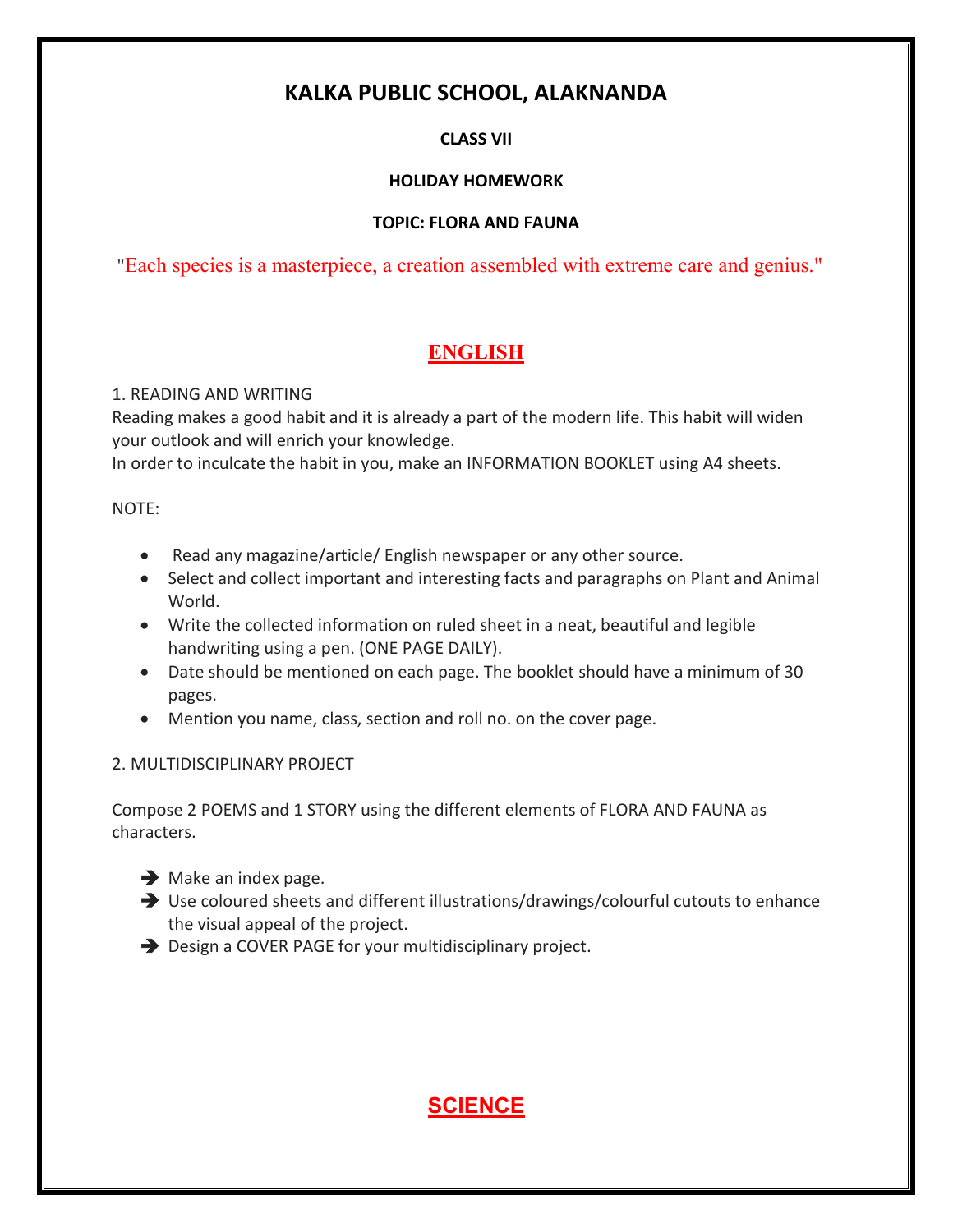## Research based project

According to World Wildlife Fund - "...scientists have a better understanding of how many stars there are in the galaxy than how many species there are on Earth."

This summer, your project is to get to know the following species:

Indian one horned Rhinoceros (Roll no 1-12)

Siberian Crane (Roll no 13-24)

Asiatic Lion (Roll no 25-36)

Indian Elephant (Roll no 37-45)

Research on one of these species and find out more about them, including but not limited to:

# Food

# Habitat

# Threats to survival

# Interesting information

#### # Images

Follow these guidelines as you document your research:

All project work must be on A4 size sheets and filed in a neat manner.

A picture speaks more than a thousand words. Make your project come alive with pictures and diagrams.

## **MATHS**

#### DESCRIPTION:

\_\*Fraction bird\*\_ by using concept of fractions.

\*Materials required:\*

1 A3 white sheet, 4-5 colourful origami sheets (to make cut-outs of different shapes),pencil, black marker, bangles, a bottle cap, crayons, glue, pair of scissors.

\*Aim:\* To make fraction bird by using concept of fractions i.e. parts of a whole.

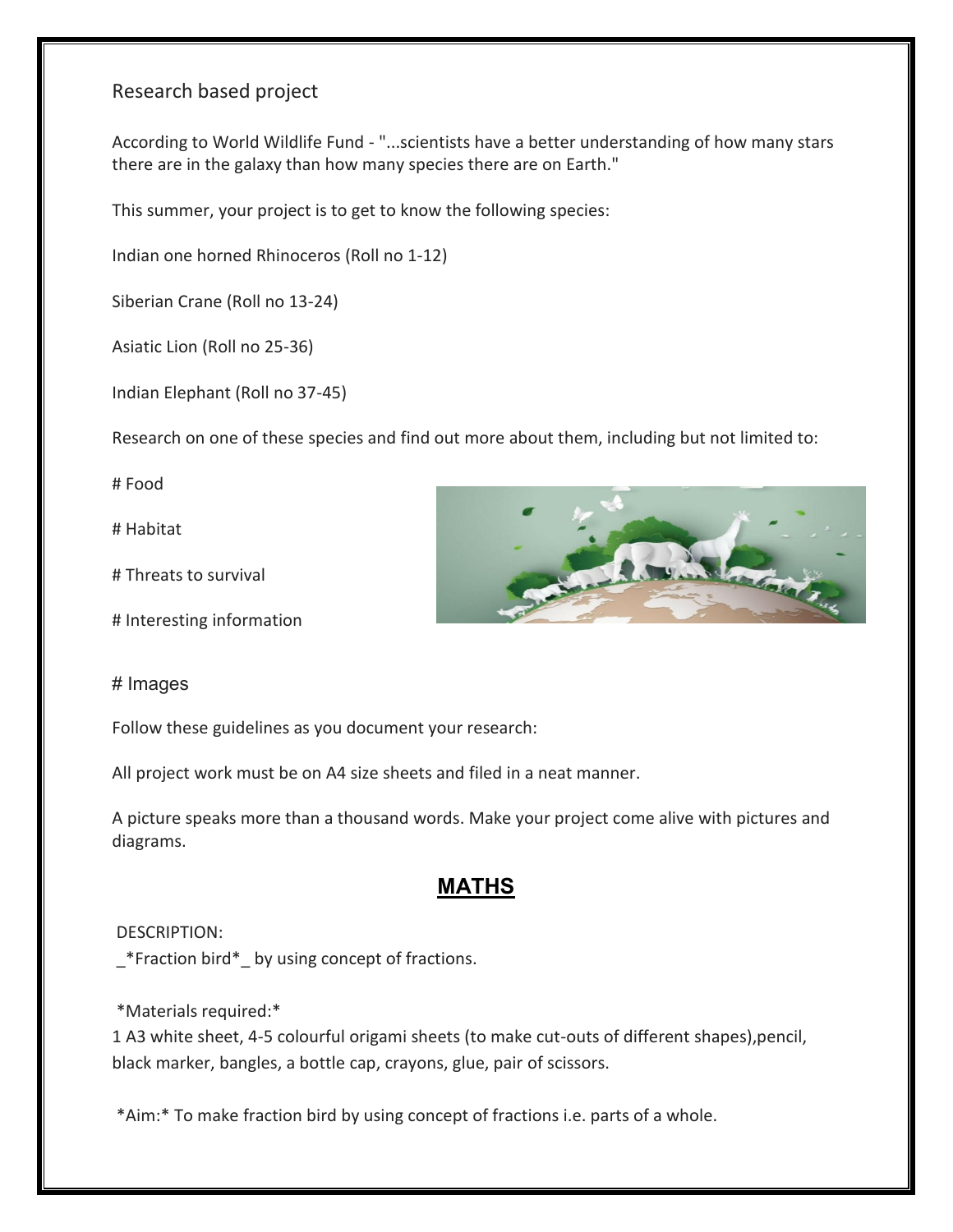#### \*Procedure:\*

Use 2 origami sheets of different colour to draw circles using a bottle cap . Circles to be drawn on origami sheets. Carefully cut the circles with the help of scissors. Take a different coloured origami sheet to make a bigger circle. (You may use a bigger size bangle to draw a big circle)

Cut this circle using scissors.

Now, take a different coloured origami sheet and fold it into a rectangle shape.

Again make a fold in the same origami sheet so that you get 4 different rectangles in the same origami sheet.

Cut these 4 rectangles using scissors.

Take 2 new origami sheets of different colours and draw few traingles and squares and cut it.

After drawing all these shapes, you will get 2 small circles, one big circle, cut outs of triangles, square and rectangle.

Fold these shapes & cut the shapes into different fractions i.e. half, one fourth, one eighth etc.

Fold and cut one small circle to get the fraction 1/2. Now, fold one of the half circle to get the fraction 1/4. Similarly, fold and cut one fourth circle to get the fraction 1/8. U will left out with cut-outs of fractions 1/2, 1/4, 1/8.

Take a cut out of a triangle, fold and cut it to get the fraction 1/2. Now, fold and cut each triangle to get the fraction 1/4. Next, fold and cut one fourth triangles to get the fraction 1/8. U will left out with cut-outs of fractions 1/4 & 1/8. Now, cut the square shape so that you get fractions of 1/4. Similarly, fold and cut the rectangles to get the fraction 1/2. Fold and cut the half rectangle to get the fraction 1/4. Now, fold the one fourth rectangle to get the fraction 1/8. Cut the big circle to get the fraction 1/2. Fold and cut the half circle to get the fraction 1/8. Now, make use of these cut-outs to make a colourful fraction bird. You can also make a tree, mountain, sun, etc using these cut-outs. Outline the picture of bird, mountain, sun and tree with the help of a black marker. Your fraction bird is ready! (You can refer to the given YouTube video link for your better understanding.)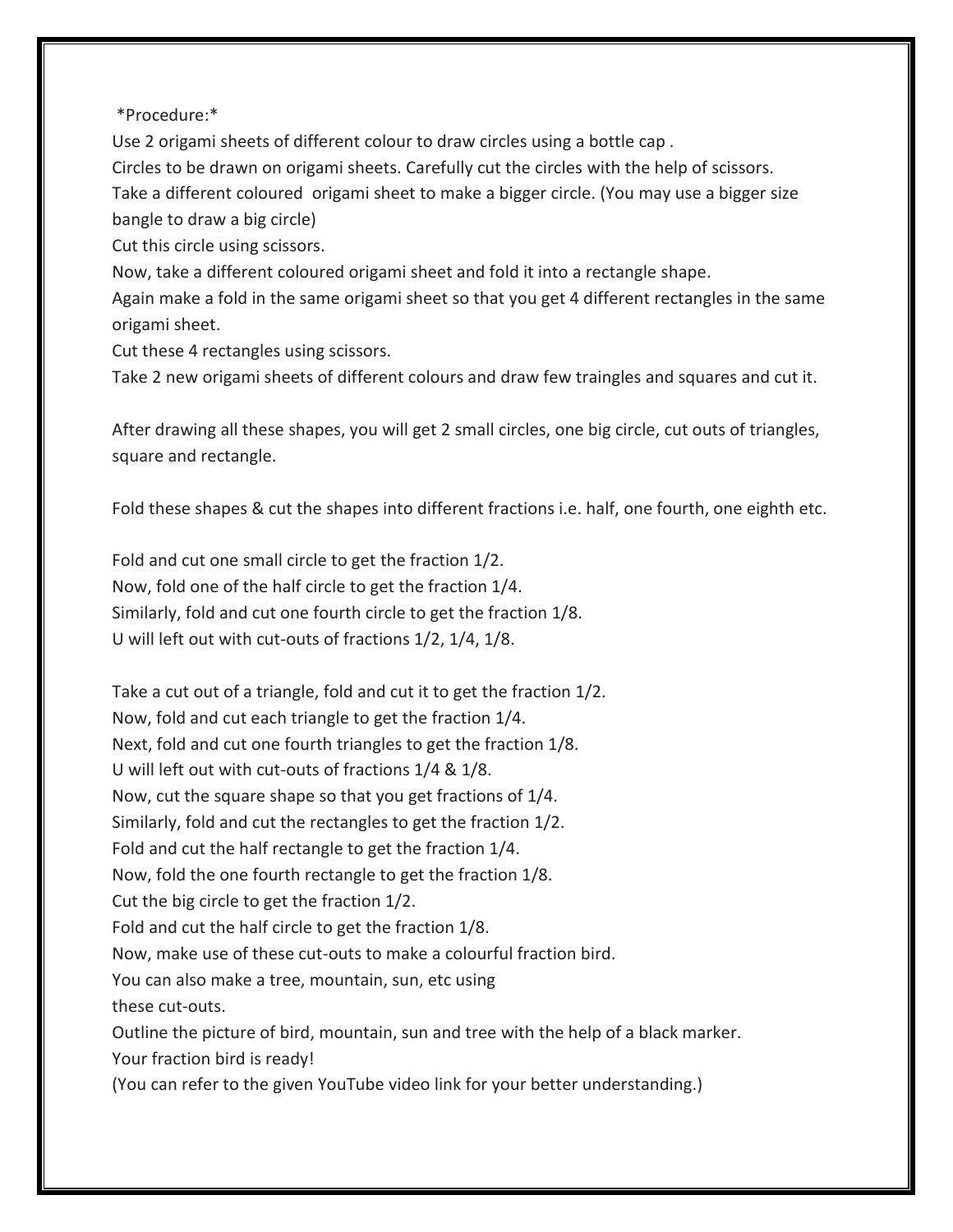### **HINDI**

<u>1.पर्यायवाची शब्दों के सचित्र फ्लैश कार्ड तैयार करें ।</u> ननदेश:- फ्लैश कार्ड किसी भी आकृति के हो सकते हैं जैसे:- फूल की पंखुड़ियाँ, सूरज, वॉल हैंगिंग आदि 2. हँसों और हँसाओ ,लोटपोट करती हुए एक सचित्र पत्रिका तैयार करें \*जिसमें दो शिक्षाप्रद कहानी \*10 चटुकुरे

\*दो सचित्र कविता

\*दो विज्ञापन (पेड़ –पौधों की सुरक्षा और जानवरों की सुरक्षा)

3. बढ़ती गर्मी के कारण पक्षियों की प्यास बुझाने के लिए एकजलपात्र तैयार करें। ननदेश:-

\*ए-3 साइज़ शीट पर (जलपात्र के साथ अपनी फोटो या पानी पीते हुए पक्षी) फोटो चिपकाकर पक्षियों से संबंधित एक सुंदर कविता लिखें।



## **S.SCIENCE**

*General Instructions:* 

*1. The Homework has 3 sections (i) Assignment (ii) Activity Based- Map Work (iii) Project based*

*2. Assignment has to be done in the notebook.*

*3. Map Work to be pasted in the notebook.*

*4. Project based activity is to be done on A4 size sheet using colourful pictures.*

#### *Assignment*

1. i) Read Chapter-2(History) – THE REGIONAL KINGDOMS thoroughly and write the answers in your notebook.

a) Explain Prashasti.

b) Discuss the origin of Rajputs.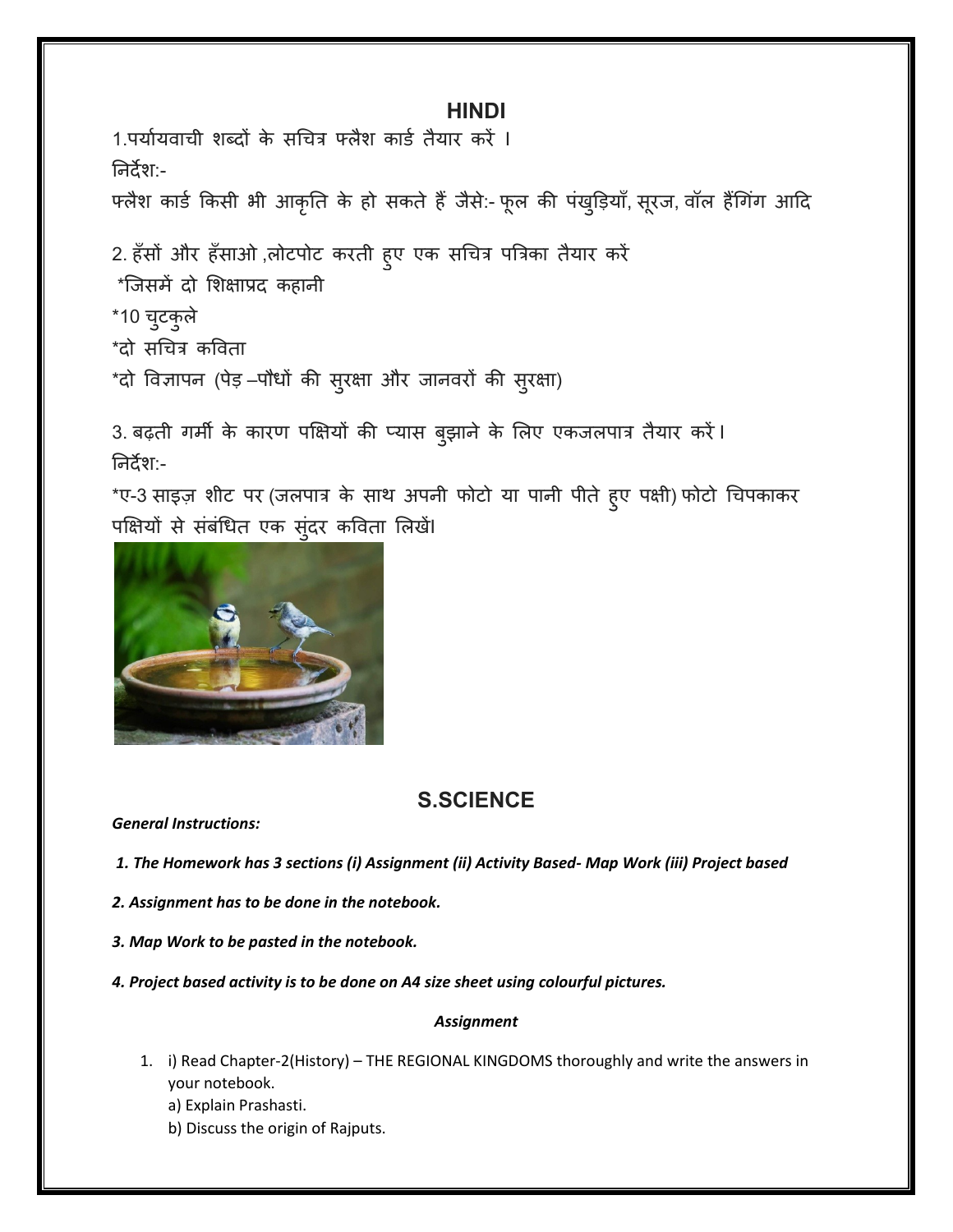

ii) Chapter- 2 (Geography)- Draw the diagram in your notebook.



- iii) Read Chapter- 1 (Social and Political life) thoroughly and write the answers in your notebook a) What do you mean by indirect democracy?
	- b) What is a Republic?
	- c)What does the legislature do?
	- d)Enlist the name of any four democratic countries of the world

#### **2. Activity**

#### **Map work**

- On the map of India, mark the following and paste it in your notebook.
- (a) Label the Areas of Evergreen Forest
- (b) Label the Wild Life Sanctuaries : Sariska and Mudumalai
- (c) Radisonmappractice (Geography& History) Geography (pg no 4 and 5) History (pg no 54 and 55)

#### **3. Project based**

When we talk about the beauty of our country it includes a wide variety of vegetation and wildlife.

Let's learn more about different vegetation and wildlife by making comic pages.